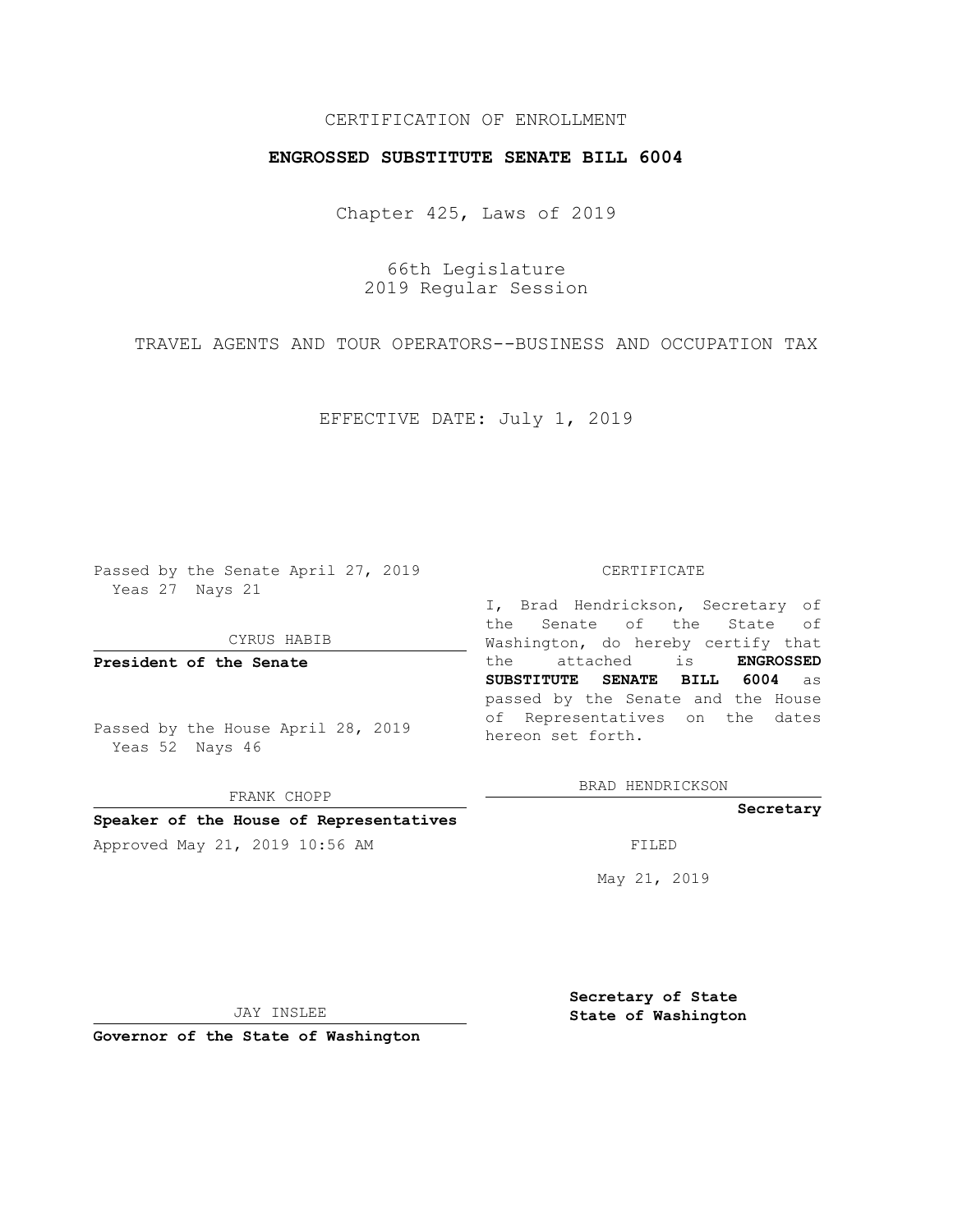## **ENGROSSED SUBSTITUTE SENATE BILL 6004**

Passed Legislature - 2019 Regular Session

**State of Washington 66th Legislature 2019 Regular Session By** Senate Ways & Means (originally sponsored by Senator Rolfes) READ FIRST TIME 04/27/19.

1 AN ACT Relating to the taxation of travel agents and tour 2 operators; amending RCW 82.04.260; providing an effective date; and 3 declaring an emergency.

4 BE IT ENACTED BY THE LEGISLATURE OF THE STATE OF WASHINGTON:

5 **Sec. 1.** RCW 82.04.260 and 2018 c 164 s 3 are each amended to read as follows:6

7 (1) Upon every person engaging within this state in the business 8 of manufacturing:

 (a) Wheat into flour, barley into pearl barley, soybeans into soybean oil, canola into canola oil, canola meal, or canola by- products, or sunflower seeds into sunflower oil; as to such persons the amount of tax with respect to such business is equal to the value 13 of the flour, pearl barley, oil, canola meal, or canola by-product manufactured, multiplied by the rate of 0.138 percent;

 (b) Beginning July 1, 2025, seafood products that remain in a raw, raw frozen, or raw salted state at the completion of the manufacturing by that person; or selling manufactured seafood products that remain in a raw, raw frozen, or raw salted state at the completion of the manufacturing, to purchasers who transport in the 20 ordinary course of business the goods out of this state; as to such persons the amount of tax with respect to such business is equal to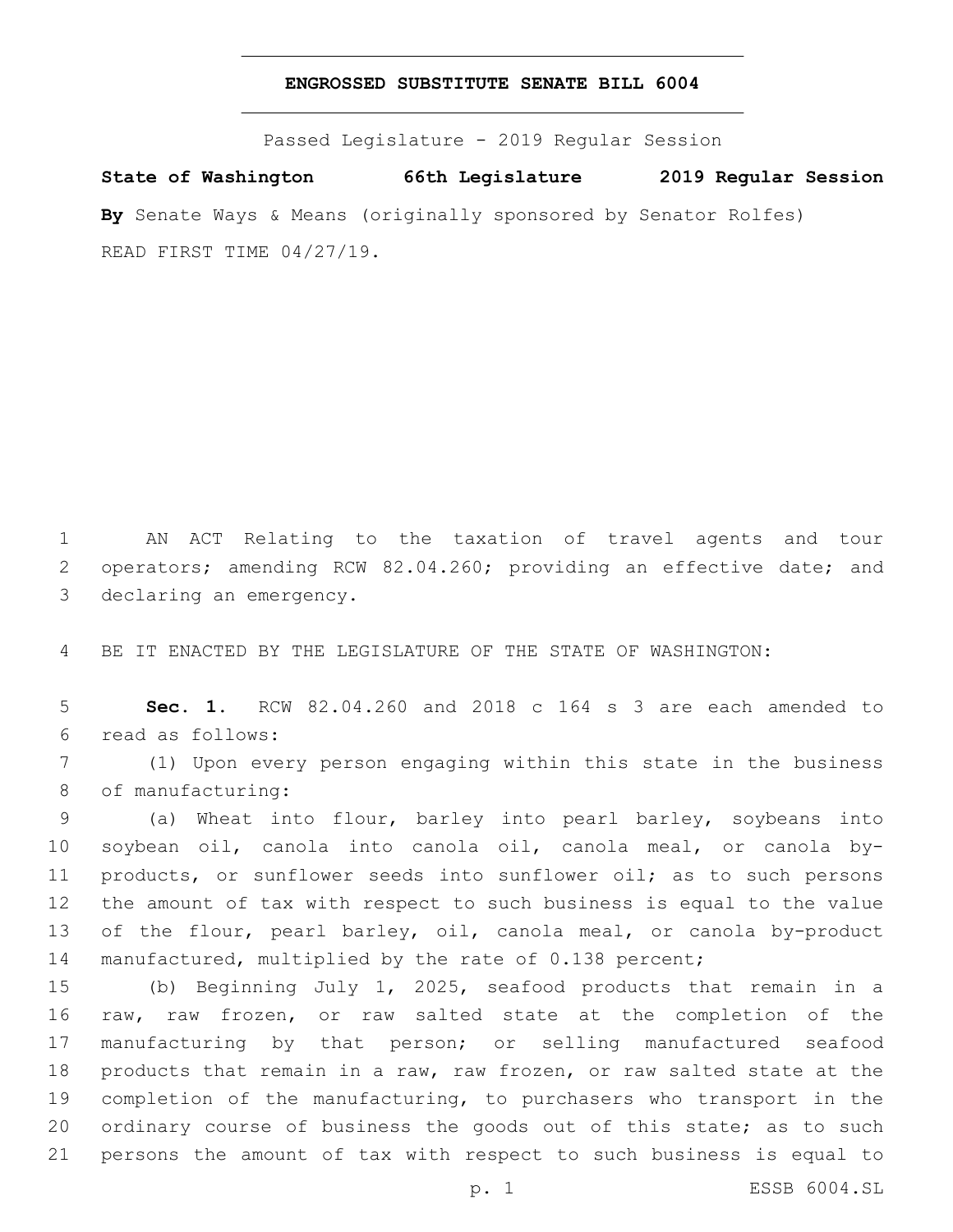the value of the products manufactured or the gross proceeds derived from such sales, multiplied by the rate of 0.138 percent. Sellers must keep and preserve records for the period required by RCW 82.32.070 establishing that the goods were transported by the purchaser in the ordinary course of business out of this state;

 (c)(i) Except as provided otherwise in (c)(iii) of this subsection, from July 1, 2025, until January 1, 2036, dairy products; or selling dairy products that the person has manufactured to purchasers who either transport in the ordinary course of business the goods out of state or purchasers who use such dairy products as 11 an ingredient or component in the manufacturing of a dairy product; as to such persons the tax imposed is equal to the value of the products manufactured or the gross proceeds derived from such sales multiplied by the rate of 0.138 percent. Sellers must keep and preserve records for the period required by RCW 82.32.070 establishing that the goods were transported by the purchaser in the ordinary course of business out of this state or sold to a manufacturer for use as an ingredient or component in the 19 manufacturing of a dairy product.

 (ii) For the purposes of this subsection (1)(c), "dairy products" 21 means:

 (A) Products, not including any marijuana-infused product, that as of September 20, 2001, are identified in 21 C.F.R., chapter 1, parts 131, 133, and 135, including by-products from the manufacturing 25 of the dairy products, such as whey and casein; and

 (B) Products comprised of not less than seventy percent dairy products that qualify under (c)(ii)(A) of this subsection, measured 28 by weight or volume.

 (iii) The preferential tax rate provided to taxpayers under this subsection (1)(c) does not apply to sales of dairy products on or after July 1, 2023, where a dairy product is used by the purchaser as an ingredient or component in the manufacturing in Washington of a 33 dairy product;

 (d)(i) Beginning July 1, 2025, fruits or vegetables by canning, preserving, freezing, processing, or dehydrating fresh fruits or vegetables, or selling at wholesale fruits or vegetables manufactured by the seller by canning, preserving, freezing, processing, or dehydrating fresh fruits or vegetables and sold to purchasers who transport in the ordinary course of business the goods out of this state; as to such persons the amount of tax with respect to such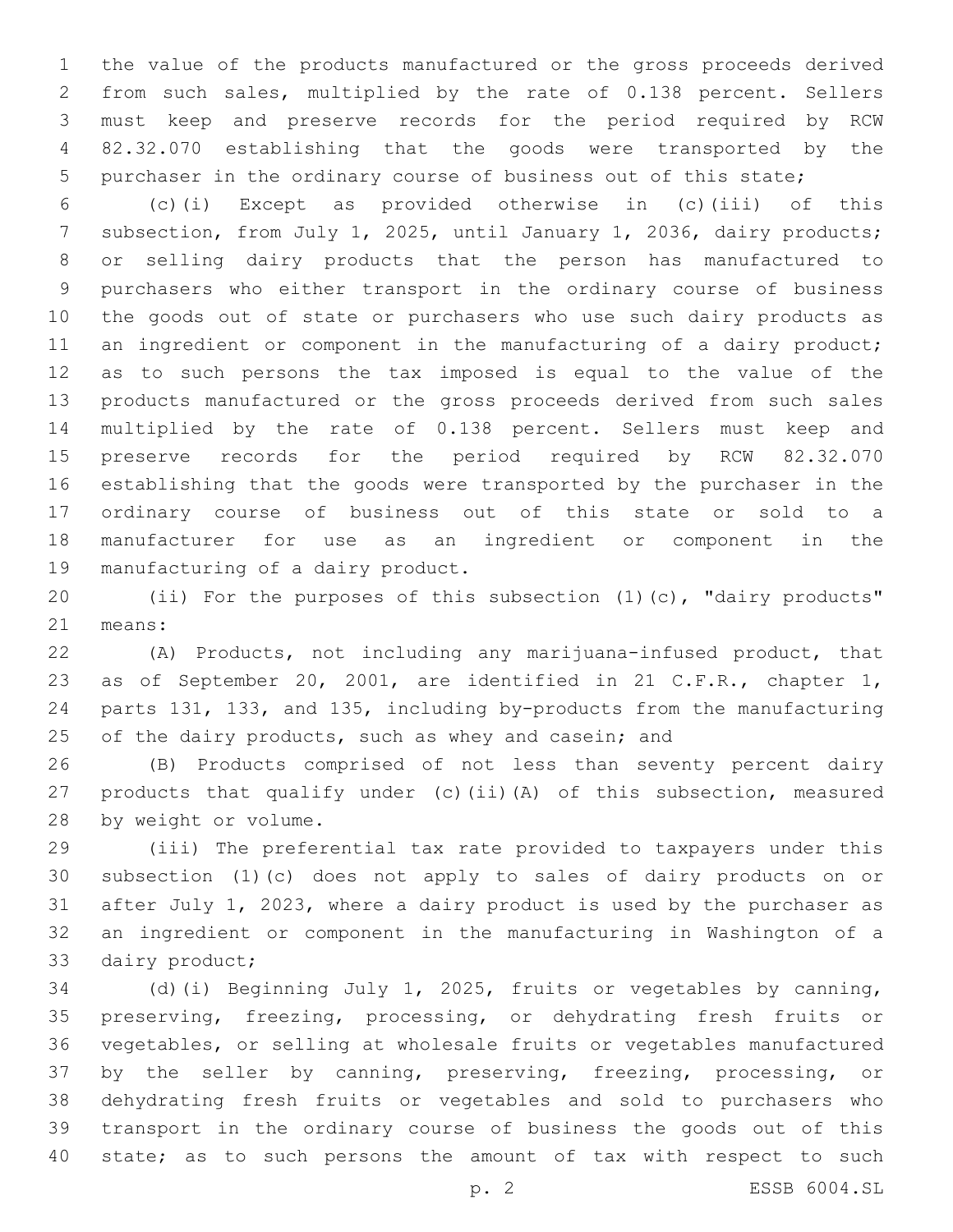business is equal to the value of the products manufactured or the gross proceeds derived from such sales multiplied by the rate of 0.138 percent. Sellers must keep and preserve records for the period required by RCW 82.32.070 establishing that the goods were transported by the purchaser in the ordinary course of business out of this state.6

 (ii) For purposes of this subsection (1)(d), "fruits" and "vegetables" do not include marijuana, useable marijuana, or 9 marijuana-infused products; and

 (e) Wood biomass fuel; as to such persons the amount of tax with respect to the business is equal to the value of wood biomass fuel manufactured, multiplied by the rate of 0.138 percent. For the purposes of this section, "wood biomass fuel" means a liquid or gaseous fuel that is produced from lignocellulosic feedstocks, 15 including wood, forest,  $((+o+))$  or field residue( $(\tau)$ ) and dedicated energy crops, and that does not include wood treated with chemical preservations such as creosote, pentachlorophenol, or copper-chrome-18 arsenic.

 (2) Upon every person engaging within this state in the business of splitting or processing dried peas; as to such persons the amount of tax with respect to such business is equal to the value of the peas split or processed, multiplied by the rate of 0.138 percent.

 (3) Upon every nonprofit corporation and nonprofit association engaging within this state in research and development, as to such 25 corporations and associations, the amount of tax with respect to such activities is equal to the gross income derived from such activities 27 multiplied by the rate of 0.484 percent.

 (4) Upon every person engaging within this state in the business of slaughtering, breaking and/or processing perishable meat products and/or selling the same at wholesale only and not at retail; as to such persons the tax imposed is equal to the gross proceeds derived from such sales multiplied by the rate of 0.138 percent.

 (5)(a) Upon every person engaging within this state in the business of acting as a travel agent or tour operator and whose 35 annual taxable amount for the prior calendar year was two hundred 36 fifty thousand dollars or less; as to such persons the amount of the tax with respect to such activities is equal to the gross income derived from such activities multiplied by the rate of 0.275 percent. (b) Upon every person engaging within this state in the business

of acting as a travel agent or tour operator and whose annual taxable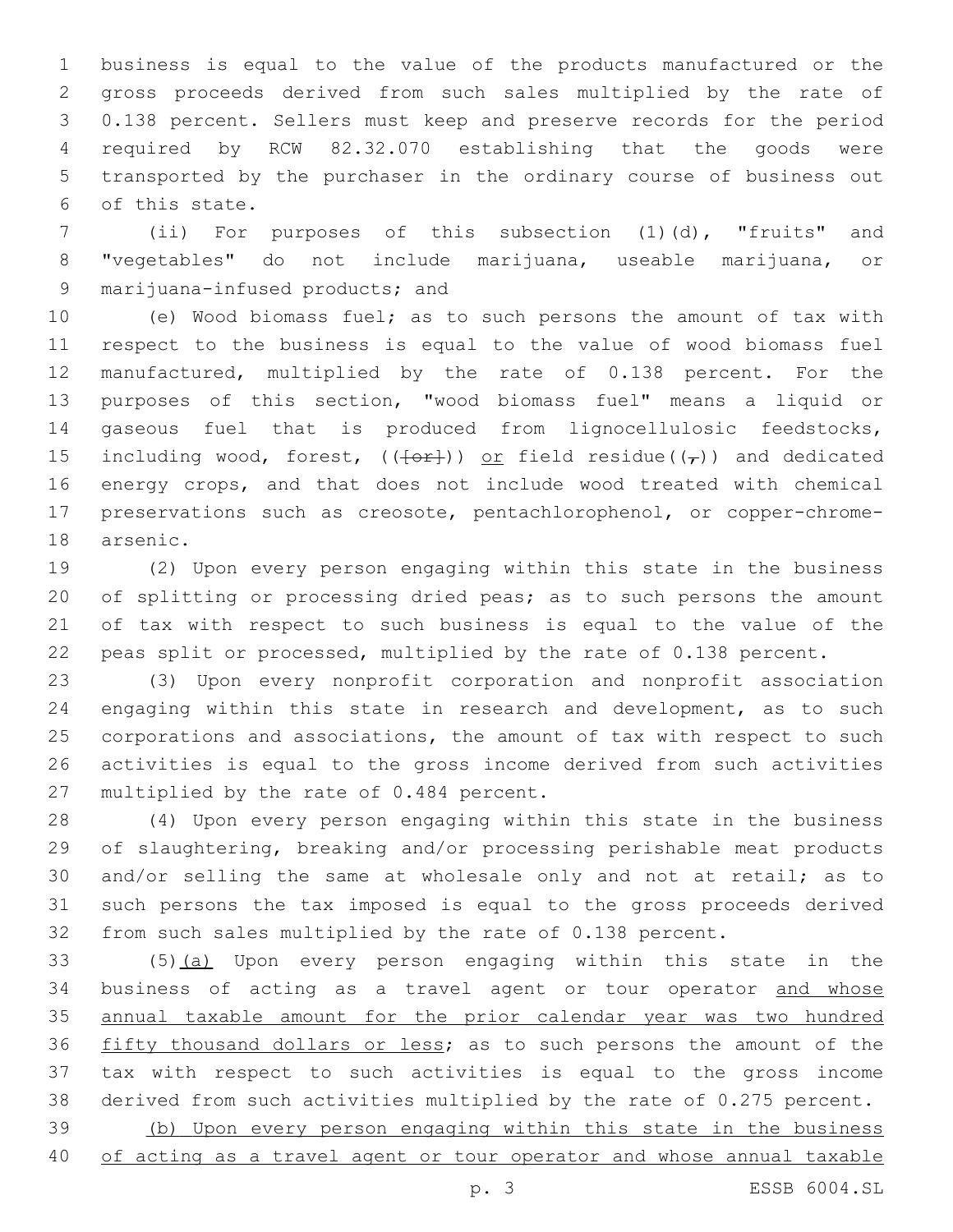amount for the calendar year was more than two hundred fifty thousand 2 dollars; as to such persons the amount of the tax with respect to such activities is equal to the gross income derived from such activities multiplied by the rate of 0.275 percent through June 30, 5 2019, and 0.9 percent beginning July 1, 2019.

 (6) Upon every person engaging within this state in business as an international steamship agent, international customs house broker, international freight forwarder, vessel and/or cargo charter broker in foreign commerce, and/or international air cargo agent; as to such persons the amount of the tax with respect to only international activities is equal to the gross income derived from such activities 12 multiplied by the rate of 0.275 percent.

 (7) Upon every person engaging within this state in the business of stevedoring and associated activities pertinent to the movement of 15 goods and commodities in waterborne interstate or foreign commerce; as to such persons the amount of tax with respect to such business is equal to the gross proceeds derived from such activities multiplied by the rate of 0.275 percent. Persons subject to taxation under this subsection are exempt from payment of taxes imposed by chapter 82.16 RCW for that portion of their business subject to taxation under this subsection. Stevedoring and associated activities pertinent to the conduct of goods and commodities in waterborne interstate or foreign commerce are defined as all activities of a labor, service or transportation nature whereby cargo may be loaded or unloaded to or from vessels or barges, passing over, onto or under a wharf, pier, or similar structure; cargo may be moved to a warehouse or similar holding or storage yard or area to await further movement in import or export or may move to a consolidation freight station and be stuffed, unstuffed, containerized, separated or otherwise segregated or aggregated for delivery or loaded on any mode of transportation for delivery to its consignee. Specific activities included in this definition are: Wharfage, handling, loading, unloading, moving of cargo to a convenient place of delivery to the consignee or a convenient place for further movement to export mode; documentation services in connection with the receipt, delivery, checking, care, custody and control of cargo required in the transfer of cargo; imported automobile handling prior to delivery to consignee; terminal stevedoring and incidental vessel services, including but not limited to plugging and unplugging refrigerator service to containers,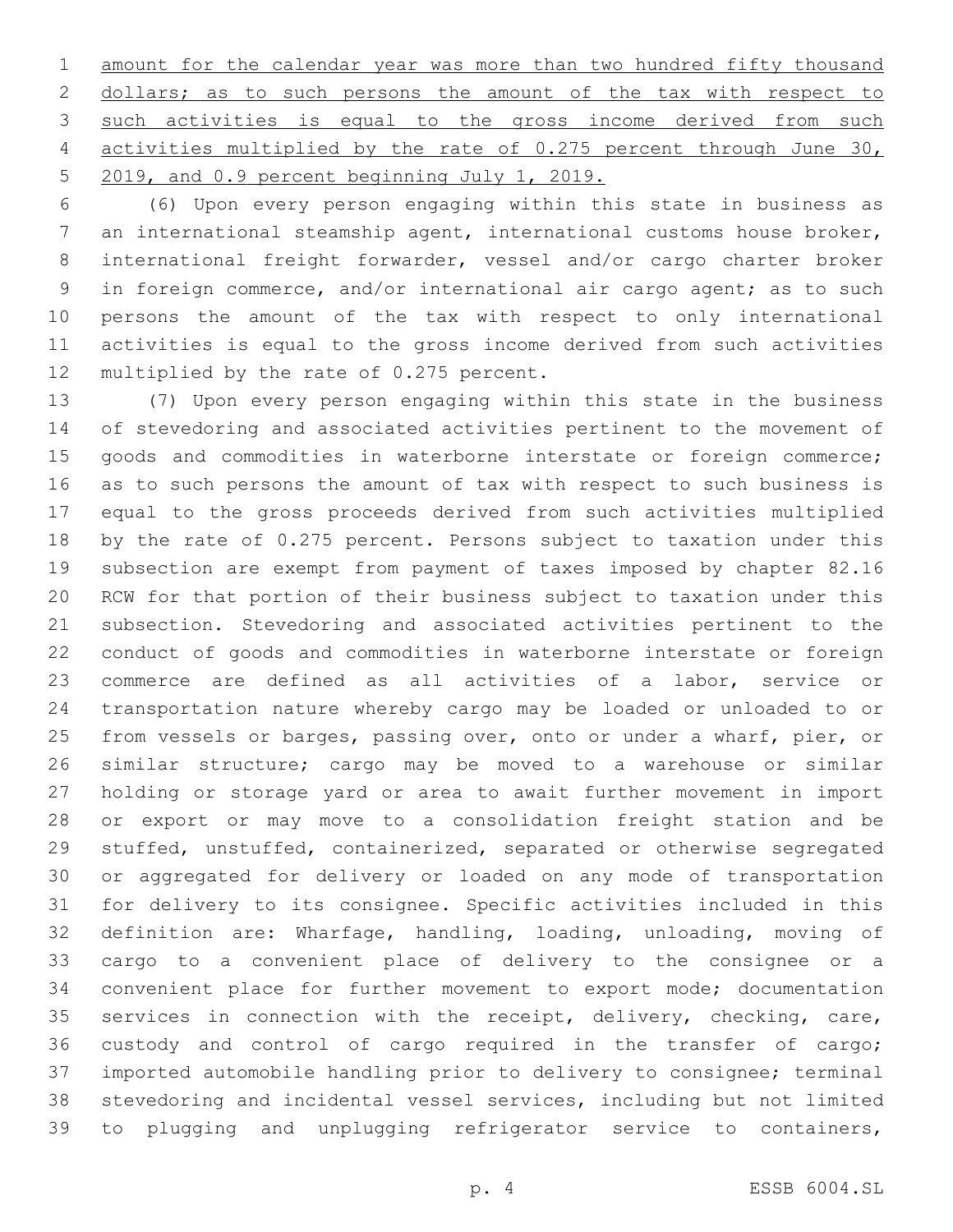trailers, and other refrigerated cargo receptacles, and securing ship 2 hatch covers.

 (8)(a) Upon every person engaging within this state in the business of disposing of low-level waste, as defined in RCW 43.145.010; as to such persons the amount of the tax with respect to such business is equal to the gross income of the business, excluding any fees imposed under chapter 43.200 RCW, multiplied by the rate of 8 3.3 percent.

 (b) If the gross income of the taxpayer is attributable to activities both within and without this state, the gross income attributable to this state must be determined in accordance with the methods of apportionment required under RCW 82.04.460.

 (9) Upon every person engaging within this state as an insurance producer or title insurance agent licensed under chapter 48.17 RCW or 15 a surplus line broker licensed under chapter 48.15 RCW; as to such persons, the amount of the tax with respect to such licensed activities is equal to the gross income of such business multiplied 18 by the rate of 0.484 percent.

 (10) Upon every person engaging within this state in business as a hospital, as defined in chapter 70.41 RCW, that is operated as a nonprofit corporation or by the state or any of its political subdivisions, as to such persons, the amount of tax with respect to such activities is equal to the gross income of the business multiplied by the rate of 0.75 percent through June 30, 1995, and 1.5 25 percent thereafter.

 (11)(a) Beginning October 1, 2005, upon every person engaging within this state in the business of manufacturing commercial airplanes, or components of such airplanes, or making sales, at retail or wholesale, of commercial airplanes or components of such airplanes, manufactured by the seller, as to such persons the amount of tax with respect to such business is, in the case of manufacturers, equal to the value of the product manufactured and the gross proceeds of sales of the product manufactured, or in the case of processors for hire, equal to the gross income of the business, 35 multiplied by the rate of:

 (i) 0.4235 percent from October 1, 2005, through June 30, 2007; 37 and

38 (ii) 0.2904 percent beginning July 1, 2007.

 (b) Beginning July 1, 2008, upon every person who is not eligible to report under the provisions of (a) of this subsection (11) and is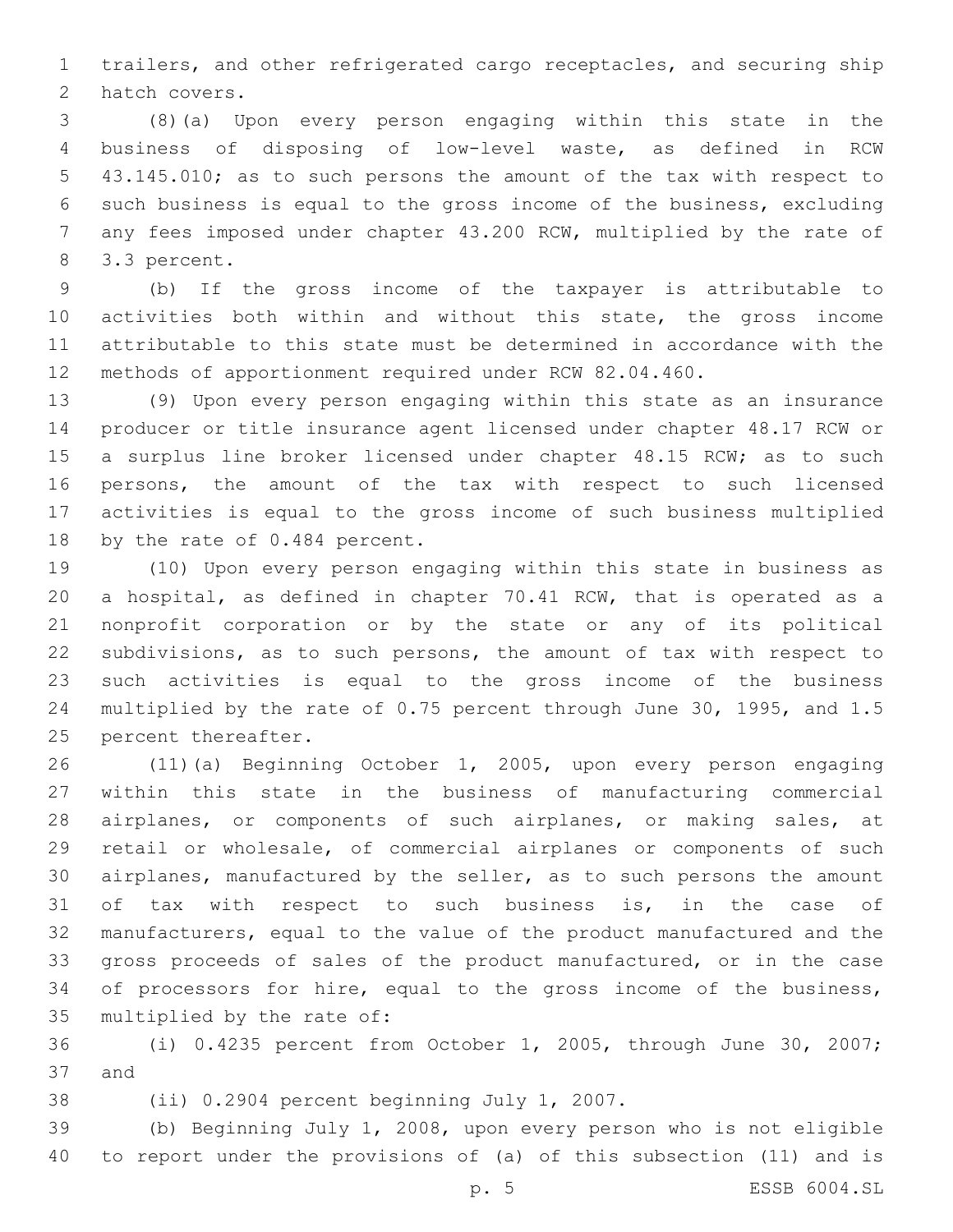engaging within this state in the business of manufacturing tooling specifically designed for use in manufacturing commercial airplanes or components of such airplanes, or making sales, at retail or wholesale, of such tooling manufactured by the seller, as to such persons the amount of tax with respect to such business is, in the case of manufacturers, equal to the value of the product manufactured and the gross proceeds of sales of the product manufactured, or in the case of processors for hire, be equal to the gross income of the business, multiplied by the rate of 0.2904 percent.

 (c) For the purposes of this subsection (11), "commercial airplane" and "component" have the same meanings as provided in RCW 12 82.32.550.

 (d) In addition to all other requirements under this title, a person reporting under the tax rate provided in this subsection (11) must file a complete annual tax performance report with the 16 department under RCW 82.32.534.

 (e)(i) Except as provided in (e)(ii) of this subsection (11), this subsection (11) does not apply on and after July 1, 2040.

 (ii) With respect to the manufacturing of commercial airplanes or making sales, at retail or wholesale, of commercial airplanes, this subsection (11) does not apply on and after July 1st of the year in which the department makes a determination that any final assembly or wing assembly of any version or variant of a commercial airplane that is the basis of a siting of a significant commercial airplane manufacturing program in the state under RCW 82.32.850 has been sited outside the state of Washington. This subsection (11)(e)(ii) only applies to the manufacturing or sale of commercial airplanes that are the basis of a siting of a significant commercial airplane manufacturing program in the state under RCW 82.32.850.

 (12)(a) Until July 1, 2024, upon every person engaging within this state in the business of extracting timber or extracting for hire timber; as to such persons the amount of tax with respect to the business is, in the case of extractors, equal to the value of products, including by-products, extracted, or in the case of extractors for hire, equal to the gross income of the business, multiplied by the rate of 0.4235 percent from July 1, 2006, through June 30, 2007, and 0.2904 percent from July 1, 2007, through June 30, 2024.38

 (b) Until July 1, 2024, upon every person engaging within this state in the business of manufacturing or processing for hire: (i)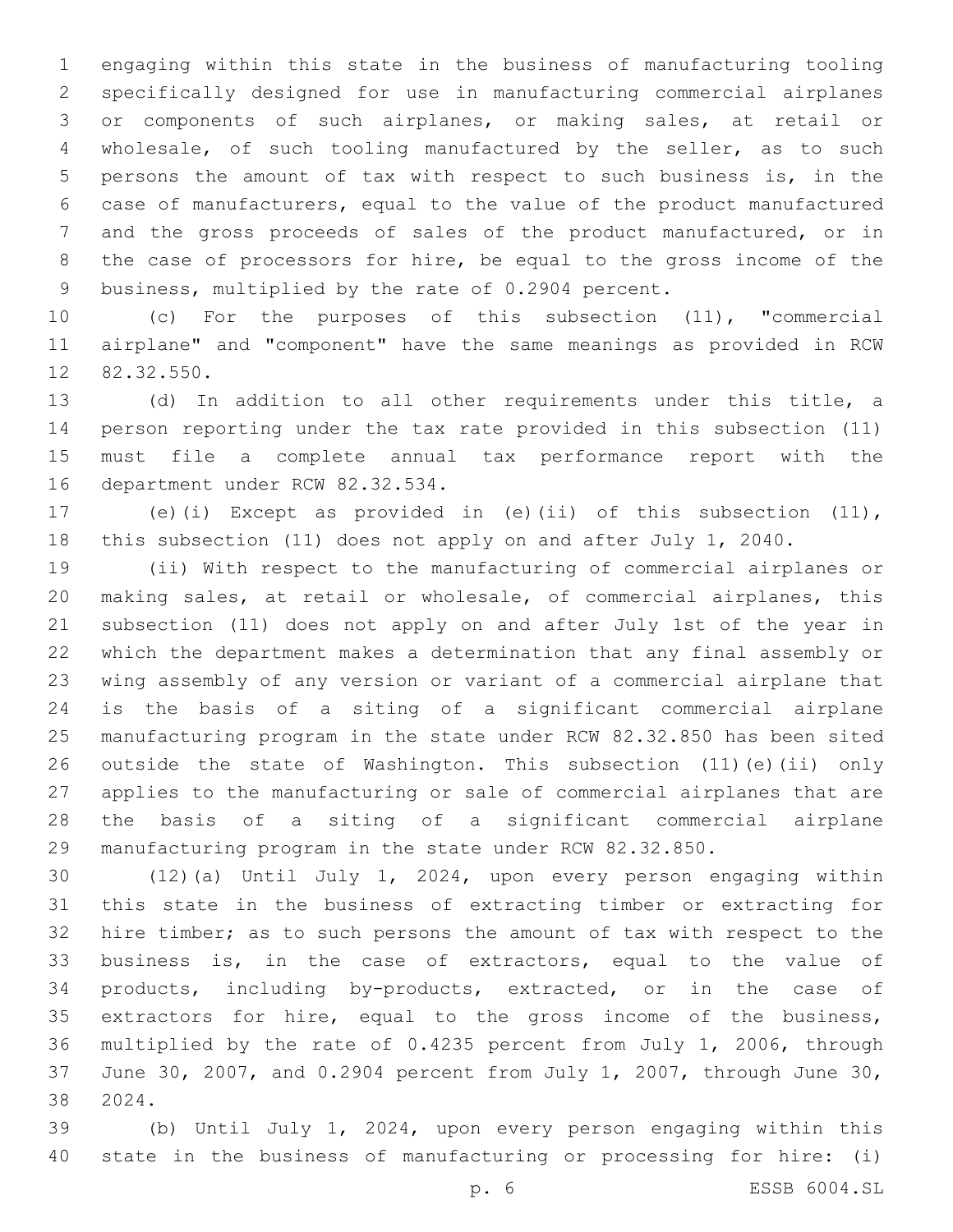Timber into timber products or wood products; or (ii) timber products into other timber products or wood products; as to such persons the amount of the tax with respect to the business is, in the case of manufacturers, equal to the value of products, including by-products, manufactured, or in the case of processors for hire, equal to the gross income of the business, multiplied by the rate of 0.4235 percent from July 1, 2006, through June 30, 2007, and 0.2904 percent 8 from July 1, 2007, through June 30, 2024.

 (c) Until July 1, 2024, upon every person engaging within this state in the business of selling at wholesale: (i) Timber extracted by that person; (ii) timber products manufactured by that person from timber or other timber products; or (iii) wood products manufactured 13 by that person from timber or timber products; as to such persons the amount of the tax with respect to the business is equal to the gross proceeds of sales of the timber, timber products, or wood products multiplied by the rate of 0.4235 percent from July 1, 2006, through June 30, 2007, and 0.2904 percent from July 1, 2007, through June 30, 2024.18

 (d) Until July 1, 2024, upon every person engaging within this state in the business of selling standing timber; as to such persons the amount of the tax with respect to the business is equal to the gross income of the business multiplied by the rate of 0.2904 percent. For purposes of this subsection (12)(d), "selling standing timber" means the sale of timber apart from the land, where the buyer is required to sever the timber within thirty months from the date of the original contract, regardless of the method of payment for the timber and whether title to the timber transfers before, upon, or 28 after severance.

 (e) For purposes of this subsection, the following definitions 30 apply:

 (i) "Biocomposite surface products" means surface material products containing, by weight or volume, more than fifty percent recycled paper and that also use nonpetroleum-based phenolic resin as 34 a bonding agent.

 (ii) "Paper and paper products" means products made of interwoven cellulosic fibers held together largely by hydrogen bonding. "Paper and paper products" includes newsprint; office, printing, fine, and pressure-sensitive papers; paper napkins, towels, and toilet tissue; kraft bag, construction, and other kraft industrial papers; paperboard, liquid packaging containers, containerboard, corrugated,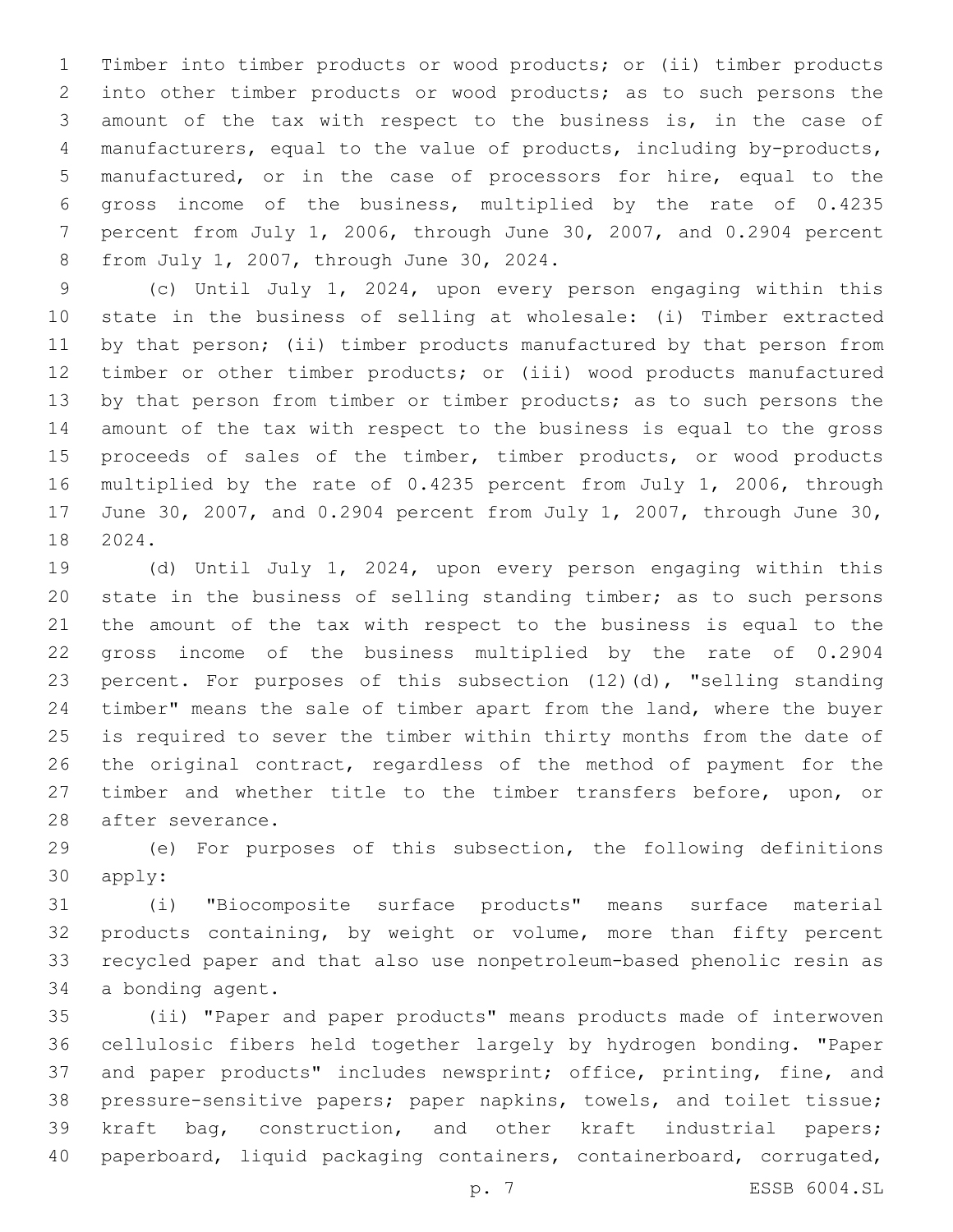and solid-fiber containers including linerboard and corrugated medium; and related types of cellulosic products containing primarily, by weight or volume, cellulosic materials. "Paper and paper products" does not include books, newspapers, magazines, periodicals, and other printed publications, advertising materials, calendars, and similar types of printed materials.6

 (iii) "Recycled paper" means paper and paper products having fifty percent or more of their fiber content that comes from 9 postconsumer waste. For purposes of this subsection (12)(e)(iii), "postconsumer waste" means a finished material that would normally be disposed of as solid waste, having completed its life cycle as a 12 consumer item.

 (iv) "Timber" means forest trees, standing or down, on privately or publicly owned land. "Timber" does not include Christmas trees that are cultivated by agricultural methods or short-rotation 16 hardwoods as defined in RCW 84.33.035.

17 (v) "Timber products" means:

 (A) Logs, wood chips, sawdust, wood waste, and similar products obtained wholly from the processing of timber, short-rotation 20 hardwoods as defined in RCW 84.33.035, or both;

 (B) Pulp, including market pulp and pulp derived from recovered 22 paper or paper products; and

 (C) Recycled paper, but only when used in the manufacture of 24 biocomposite surface products.

 (vi) "Wood products" means paper and paper products; dimensional lumber; engineered wood products such as particleboard, oriented strand board, medium density fiberboard, and plywood; wood doors; 28 wood windows; and biocomposite surface products.

 (f) Except for small harvesters as defined in RCW 84.33.035, a person reporting under the tax rate provided in this subsection (12) must file a complete annual tax performance report with the 32 department under RCW 82.32.534.

 (13) Upon every person engaging within this state in inspecting, testing, labeling, and storing canned salmon owned by another person, as to such persons, the amount of tax with respect to such activities is equal to the gross income derived from such activities multiplied 37 by the rate of 0.484 percent.

 (14)(a) Upon every person engaging within this state in the business of printing a newspaper, publishing a newspaper, or both, the amount of tax on such business is equal to the gross income of